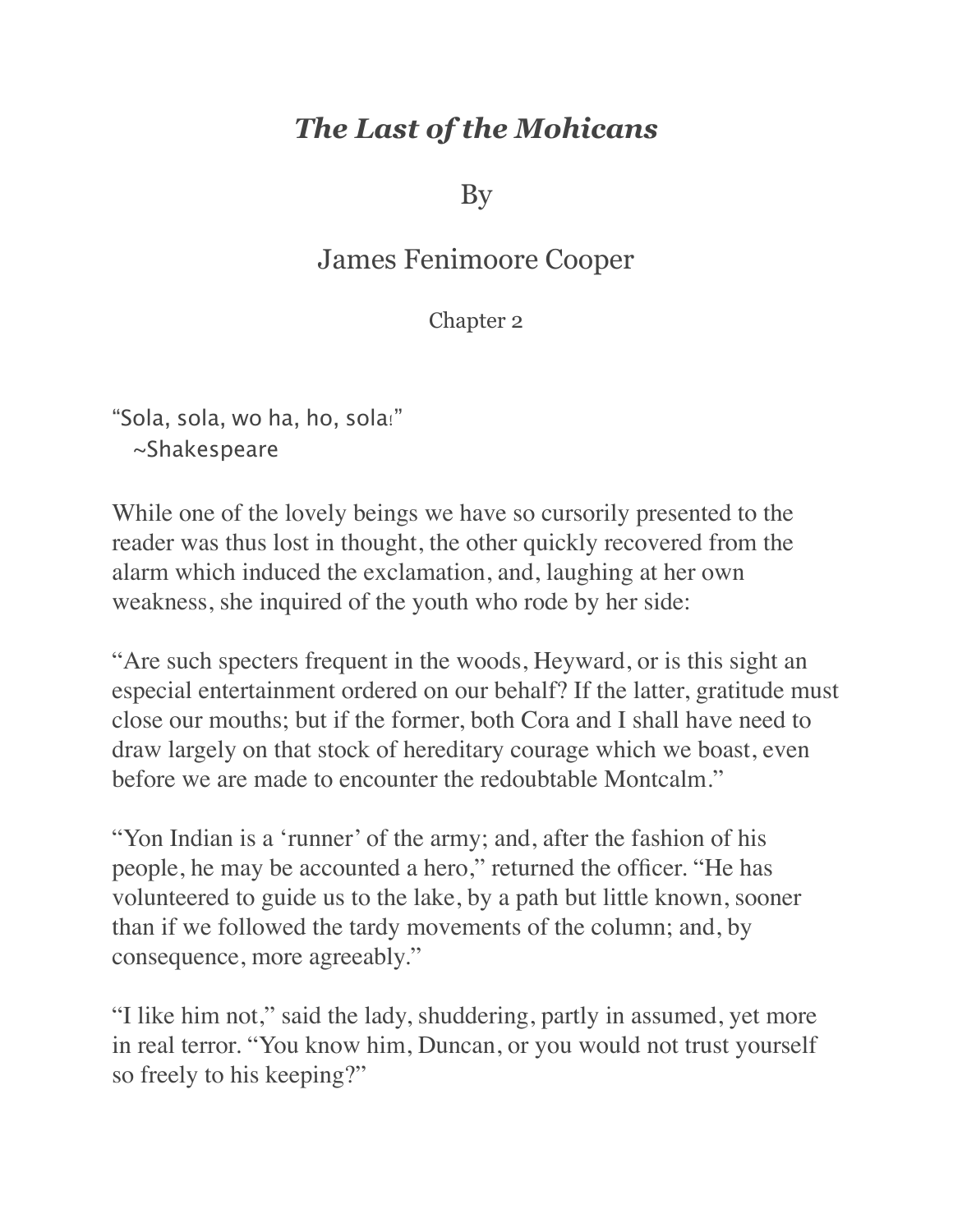"Say, rather, Alice, that I would not trust you. I do know him, or he would not have my confidence, and least of all at this moment. He is said to be a Canadian too; and yet he served with our friends the Mohawks, who, as you know, are one of the six allied nations. He was brought among us, as I have heard, by some strange accident in which your father was interested, and in which the savage was rigidly dealt by; but I forget the idle tale, it is enough, that he is now our friend."

"If he has been my father's enemy, I like him still less!" exclaimed the now really anxious girl. "Will you not speak to him, Major Heyward, that I may hear his tones? Foolish though it may be, you have often heard me avow my faith in the tones of the human voice!"

"It would be in vain; and answered, most probably, by an ejaculation. Though he may understand it, he affects, like most of his people, to be ignorant of the English; and least of all will he condescend to speak it, now that the war demands the utmost exercise of his dignity. But he stops; the private path by which we are to journey is, doubtless, at hand."

The conjecture of Major Heyward was true. When they reached the spot where the Indian stood, pointing into the thicket that fringed the military road; a narrow and blind path, which might, with some little inconvenience, receive one person at a time, became visible.

"Here, then, lies our way," said the young man, in a low voice. "Manifest no distrust, or you may invite the danger you appear to apprehend."

"Cora, what think you?" asked the reluctant fair one. "If we journey with the troops, though we may find their presence irksome, shall we not feel better assurance of our safety?"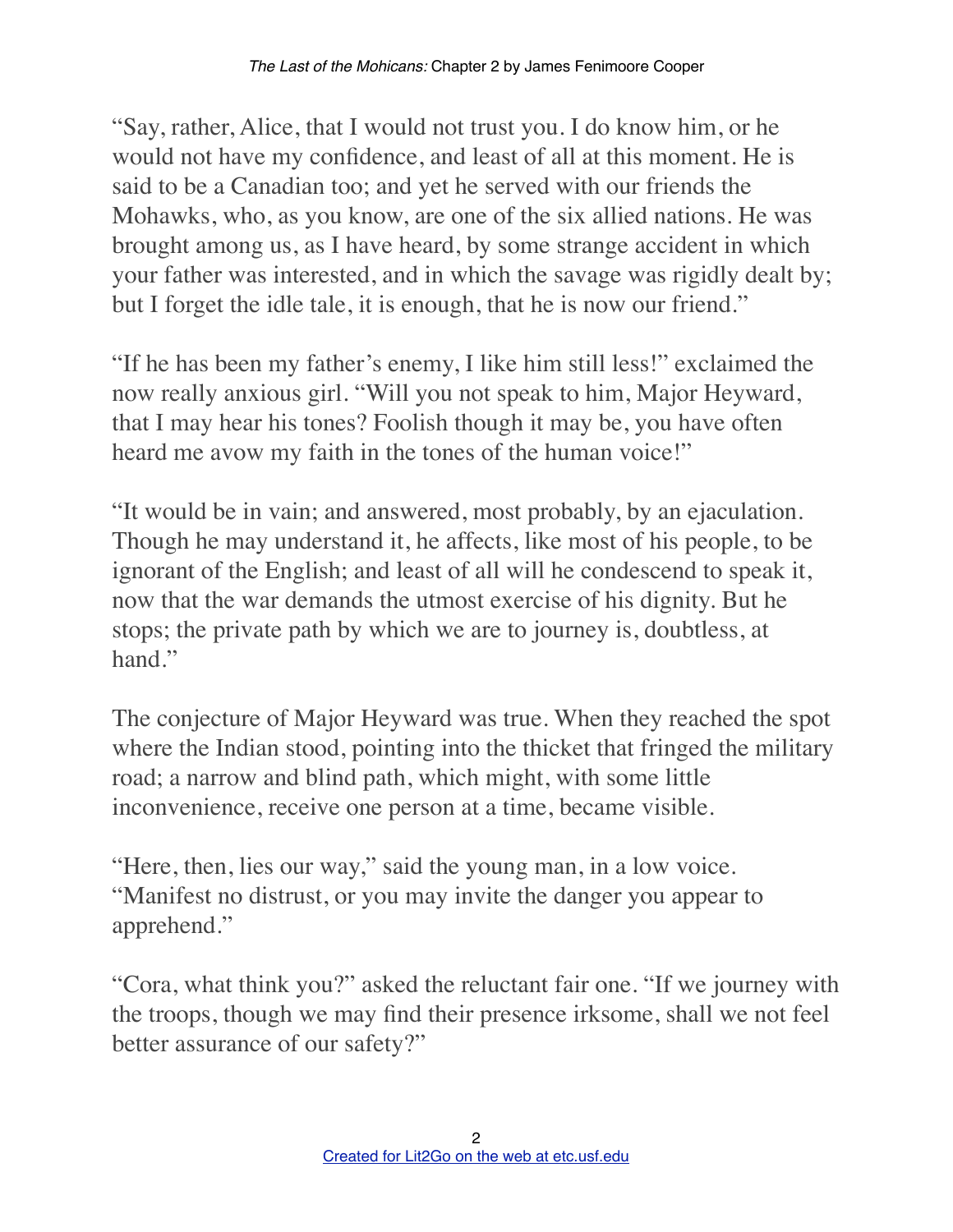"Being little accustomed to the practices of the savages, Alice, you mistake the place of real danger," said Heyward. "If enemies have reached the portage at all, a thing by no means probable, as our scouts are abroad, they will surely be found skirting the column, where scalps abound the most. The route of the detachment is known, while ours, having been determined within the hour, must still be secret."

"Should we distrust the man because his manners are not our manners, and that his skin is dark?" coldly asked Cora.

Alice hesitated no longer; but giving her Narrangansett\* a smart cut of the whip, she was the first to dash aside the slight branches of the bushes, and to follow the runner along the dark and tangled pathway. The young man regarded the last speaker in open admiration, and even permitted her fairer, though certainly not more beautiful companion, to proceed unattended, while he sedulously opened the way himself for the passage of her who has been called Cora. It would seem that the domestics had been previously instructed; for, instead of penetrating the thicket, they followed the route of the column; a measure which Heyward stated had been dictated by the sagacity of their guide, in order to diminish the marks of their trail, if, haply, the Canadian savages should be lurking so far in advance of their army. For many minutes the intricacy of the route admitted of no further dialogue; after which they emerged from the broad border of underbrush which grew along the line of the highway, and entered under the high but dark arches of the forest. Here their progress was less interrupted; and the instant the guide perceived that the females could command their steeds, he moved on, at a pace between a trot and a walk, and at a rate which kept the surefooted and peculiar animals they rode at a fast yet easy amble. The youth had turned to speak to the dark-eyed Cora, when the distant sound of horses hoofs, clattering over the roots of the broken way in his rear, caused him to check his charger; and, as his companions drew their reins at the same instant, the whole party came to a halt, in order to obtain an explanation of the unlooked-for interruption.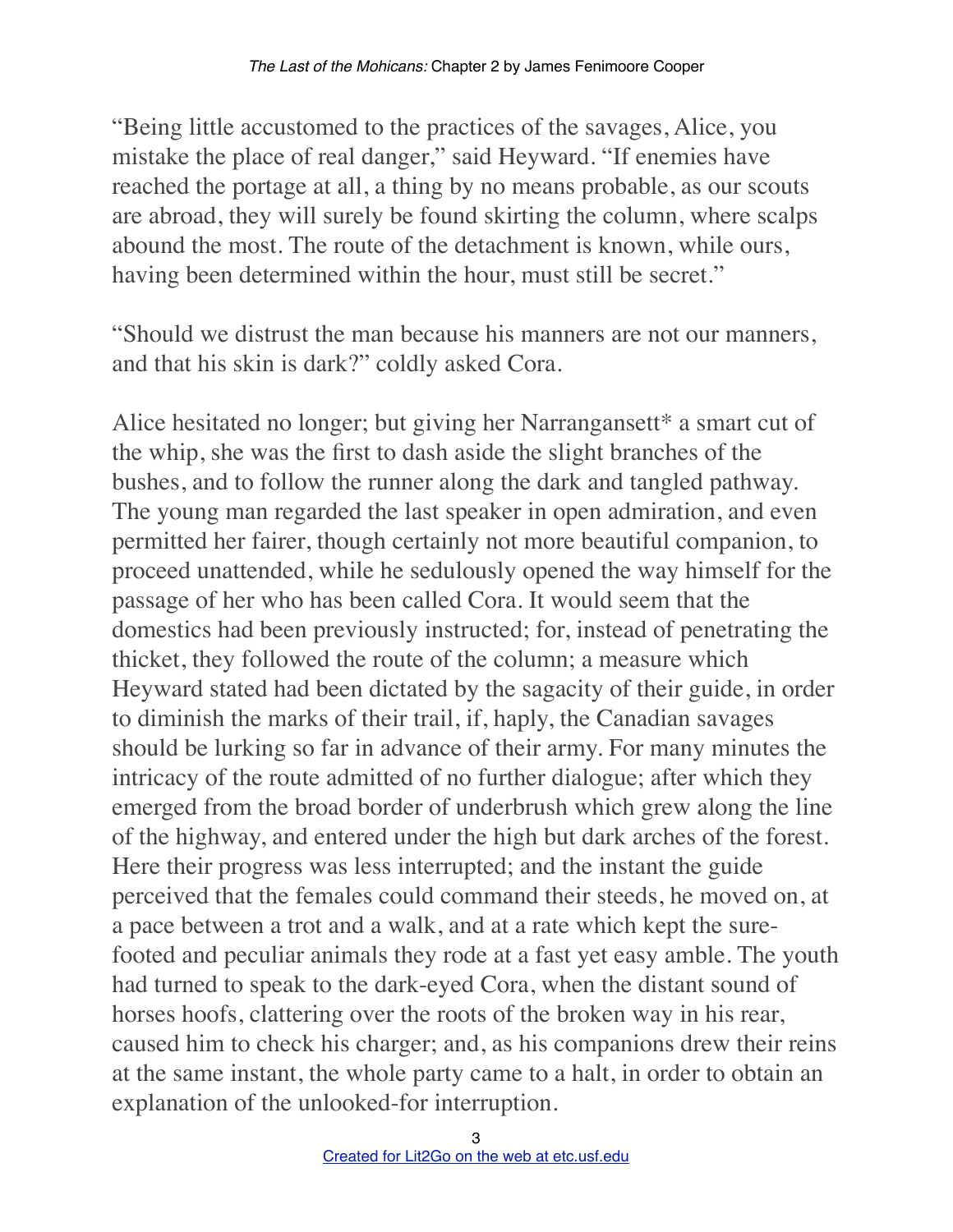(Note: In the state of Rhode Island there is a bay called Narragansett, so named after a powerful tribe of Indians, which formerly dwelt on its banks. Accident, or one of those unaccountable freaks which nature sometimes plays in the animal world, gave rise to a breed of horses which were once well known in America, and distinguished by their habit of pacing. Horses of this race were, and are still, in much request as saddle horses, on account of their hardiness and the ease of their movements. As they were also sure of foot, the Narragansetts were greatly sought for by females who were obliged to travel over the roots and holes in the "new countries.")

In a few moments a colt was seen gliding, like a fallow deer, among the straight trunks of the pines; and, in another instant, the person of the ungainly man, described in the preceding chapter, came into view, with as much rapidity as he could excite his meager beast to endure without coming to an open rupture. Until now this personage had escaped the observation of the travelers. If he possessed the power to arrest any wandering eye when exhibiting the glories of his altitude on foot, his equestrian graces were still more likely to attract attention.

Notwithstanding a constant application of his one armed heel to the flanks of the mare, the most confirmed gait that he could establish was a Canterbury gallop with the hind legs, in which those more forward assisted for doubtful moments, though generally content to maintain a loping trot. Perhaps the rapidity of the changes from one of these paces to the other created an optical illusion, which might thus magnify the powers of the beast; for it is certain that Heyward, who possessed a true eye for the merits of a horse, was unable, with his utmost ingenuity, to decide by what sort of movement his pursuer worked his sinuous way on his footsteps with such persevering hardihood.

The industry and movements of the rider were not less remarkable than those of the ridden. At each change in the evolutions of the latter, the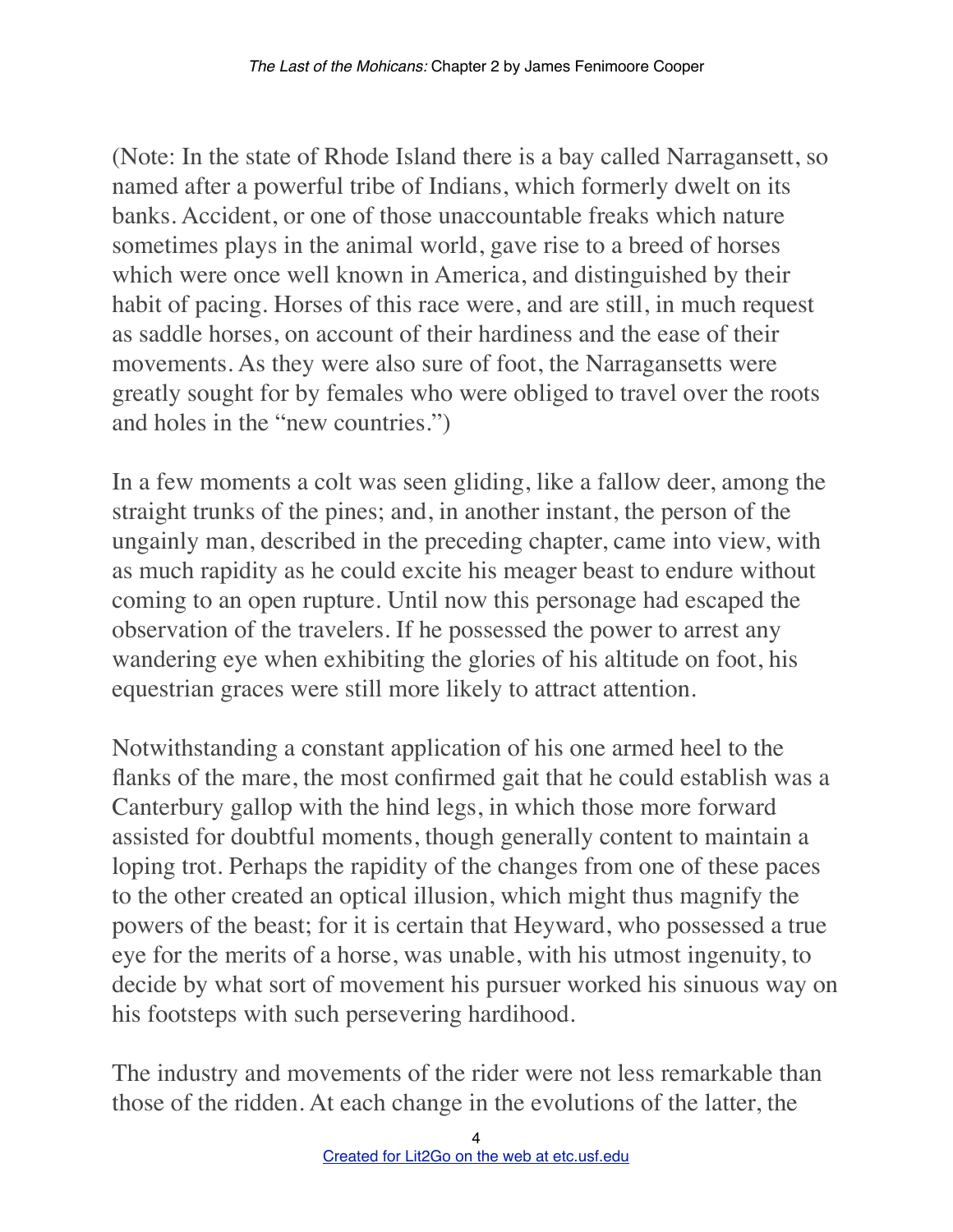former raised his tall person in the stirrups; producing, in this manner, by the undue elongation of his legs, such sudden growths and diminishings of the stature, as baffled every conjecture that might be made as to his dimensions. If to this be added the fact that, in consequence of the ex parte application of the spur, one side of the mare appeared to journey faster than the other; and that the aggrieved flank was resolutely indicated by unremitted flourishes of a bushy tail, we finish the picture of both horse and man.

The frown which had gathered around the handsome, open, and manly brow of Heyward, gradually relaxed, and his lips curled into a slight smile, as he regarded the stranger. Alice made no very powerful effort to control her merriment; and even the dark, thoughtful eye of Cora lighted with a humor that it would seem, the habit, rather than the nature, of its mistress repressed.

"Seek you any here?" demanded Heyward, when the other had arrived sufficiently nigh to abate his speed; "I trust you are no messenger of evil tidings?"

"Even so," replied the stranger, making diligent use of his triangular castor, to produce a circulation in the close air of the woods, and leaving his hearers in doubt to which of the young man's questions he responded; when, however, he had cooled his face, and recovered his breath, he continued, "I hear you are riding to William Henry; as I am journeying thitherward myself, I concluded good company would seem consistent to the wishes of both parties."

"You appear to possess the privilege of a casting vote," returned Heyward; "we are three, while you have consulted no one but yourself."

"Even so. The first point to be obtained is to know one's own mind. Once sure of that, and where women are concerned it is not easy, the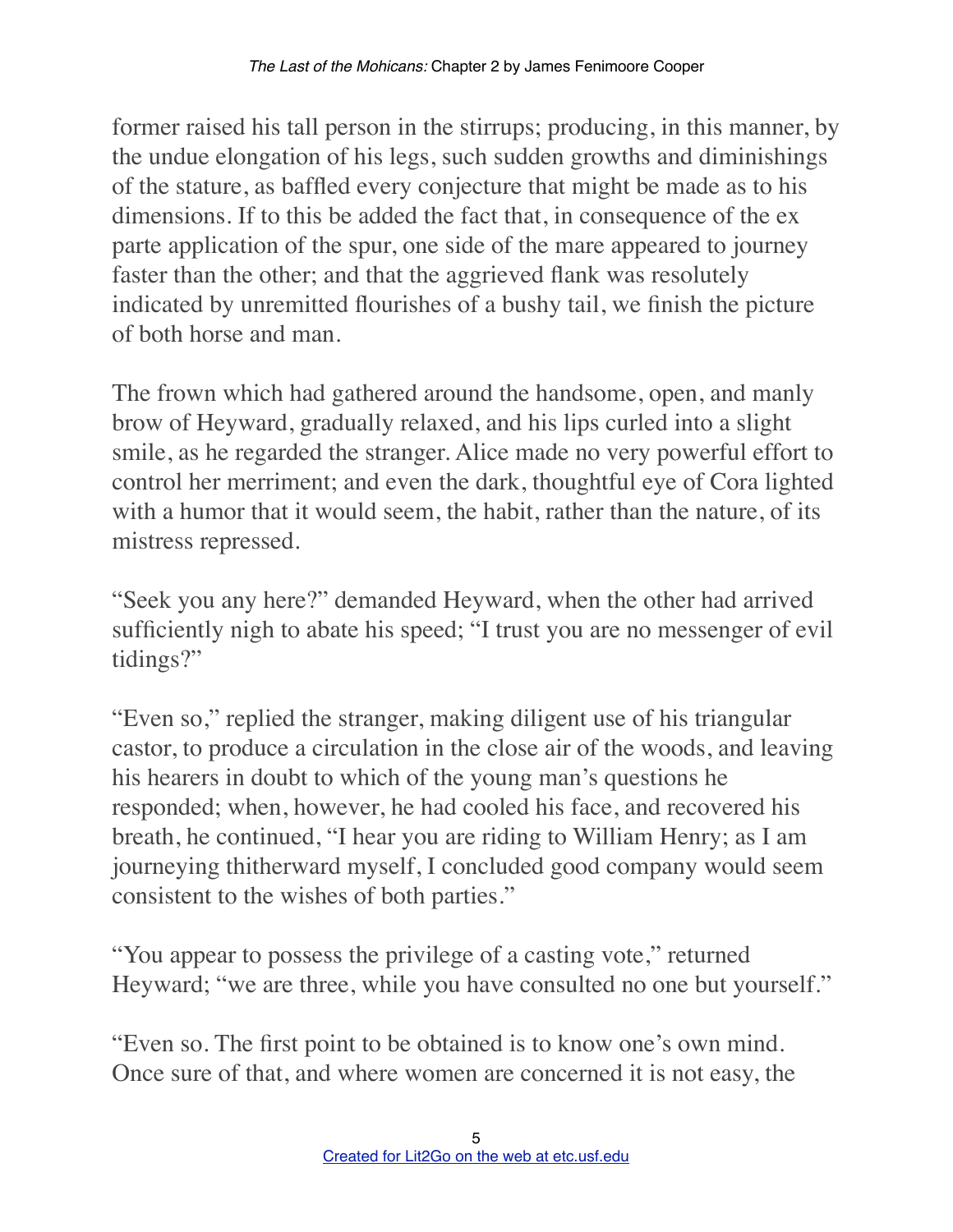next is, to act up to the decision. I have endeavored to do both, and here I am"

"If you journey to the lake, you have mistaken your route," said Heyward, haughtily; "the highway thither is at least half a mile behind you."

"Even so," returned the stranger, nothing daunted by this cold reception; "I have tarried at 'Edward' a week, and I should be dumb not to have inquired the road I was to journey; and if dumb there would be an end to my calling." After simpering in a small way, like one whose modesty prohibited a more open expression of his admiration of a witticism that was perfectly unintelligible to his hearers, he continued, "It is not prudent for any one of my profession to be too familiar with those he has to instruct; for which reason I follow not the line of the army; besides which, I conclude that a gentleman of your character has the best judgment in matters of wayfaring; I have, therefore, decided to join company, in order that the ride may be made agreeable, and partake of social communion."

"A most arbitrary, if not a hasty decision!" exclaimed Heyward, undecided whether to give vent to his growing anger, or to laugh in the other's face. "But you speak of instruction, and of a profession; are you an adjunct to the provincial corps, as a master of the noble science of defense and offense; or, perhaps, you are one who draws lines and angles, under the pretense of expounding the mathematics?"

The stranger regarded his interrogator a moment in wonder; and then, losing every mark of self-satisfaction in an expression of solemn humility, he answered:

"Of offense, I hope there is none, to either party: of defense, I make none—by God's good mercy, having committed no palpable sin since last entreating his pardoning grace. I understand not your allusions about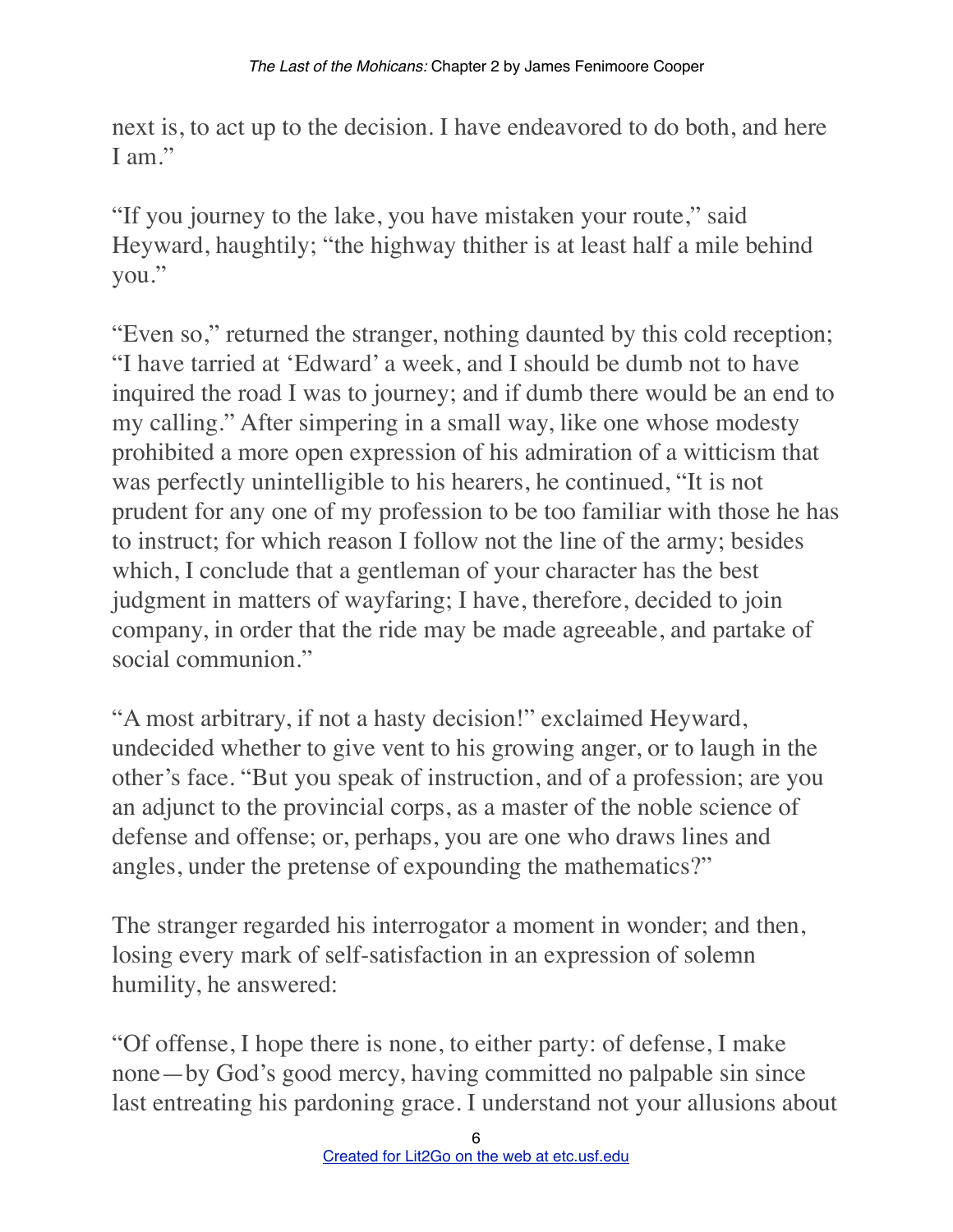lines and angles; and I leave expounding to those who have been called and set apart for that holy office. I lay claim to no higher gift than a small insight into the glorious art of petitioning and thanksgiving, as practiced in psalmody."

"The man is, most manifestly, a disciple of Apollo," cried the amused Alice, "and I take him under my own especial protection. Nay, throw aside that frown, Heyward, and in pity to my longing ears, suffer him to journey in our train. Besides," she added, in a low and hurried voice, casting a glance at the distant Cora, who slowly followed the footsteps of their silent, but sullen guide, "it may be a friend added to our strength, in time of need."

"Think you, Alice, that I would trust those I love by this secret path, did I imagine such need could happen?"

"Nay, nay, I think not of it now; but this strange man amuses me; and if he 'hath music in his soul', let us not churlishly reject his company." She pointed persuasively along the path with her riding whip, while their eyes met in a look which the young man lingered a moment to prolong; then, yielding to her gentle influence, he clapped his spurs into his charger, and in a few bounds was again at the side of Cora.

"I am glad to encounter thee, friend," continued the maiden, waving her hand to the stranger to proceed, as she urged her Narragansett to renew its amble. "Partial relatives have almost persuaded me that I am not entirely worthless in a duet myself; and we may enliven our wayfaring by indulging in our favorite pursuit. It might be of signal advantage to one, ignorant as I, to hear the opinions and experience of a master in the art."

"It is refreshing both to the spirits and to the body to indulge in psalmody, in befitting seasons," returned the master of song, unhesitatingly complying with her intimation to follow; "and nothing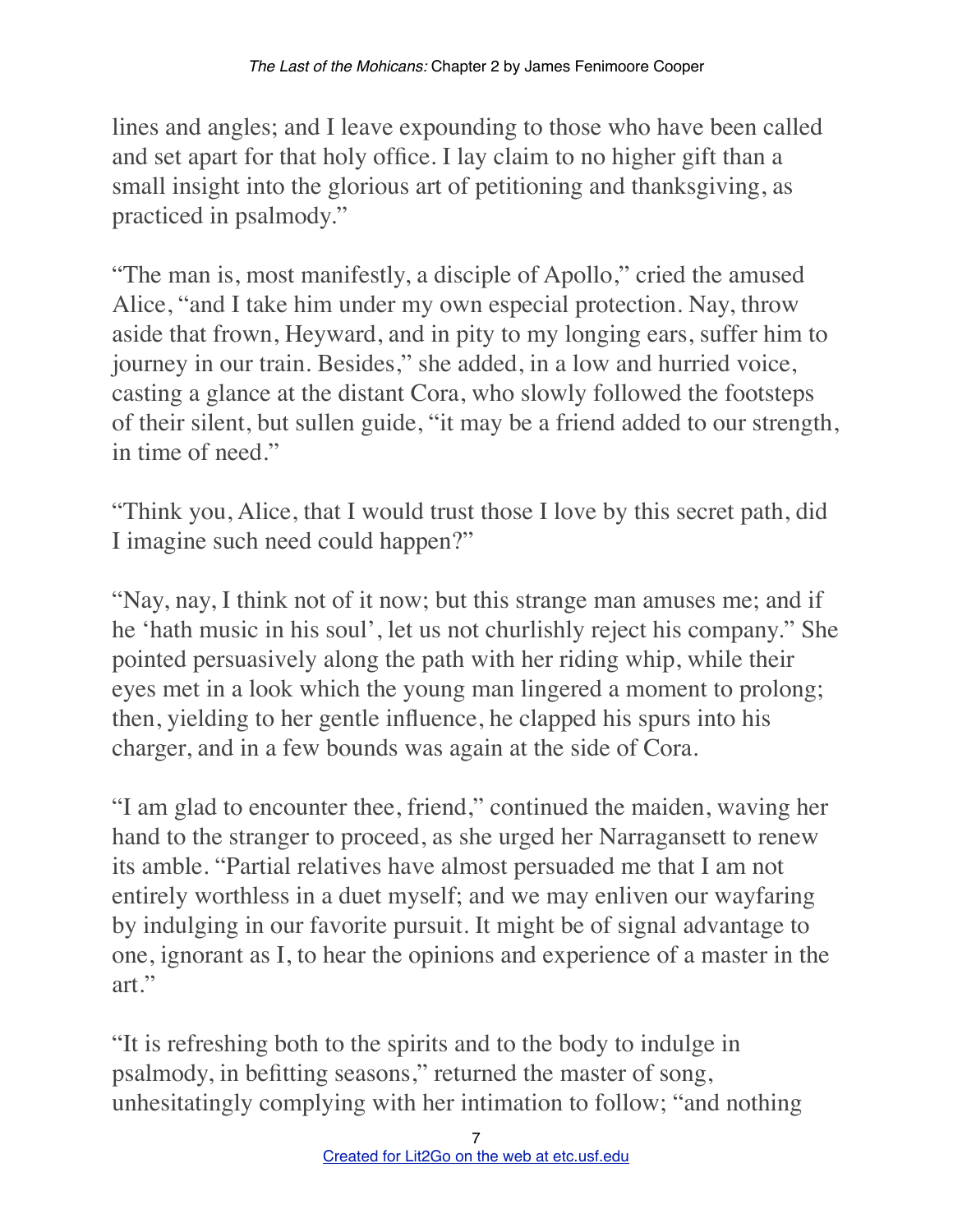would relieve the mind more than such a consoling communion. But four parts are altogether necessary to the perfection of melody. You have all the manifestations of a soft and rich treble; I can, by especial aid, carry a full tenor to the highest letter; but we lack counter and bass! Yon officer of the king, who hesitated to admit me to his company, might fill the latter, if one may judge from the intonations of his voice in common dialogue."

"Judge not too rashly from hasty and deceptive appearances," said the lady, smiling; "though Major Heyward can assume such deep notes on occasion, believe me, his natural tones are better fitted for a mellow tenor than the bass you heard."

"Is he, then, much practiced in the art of psalmody?" demanded her simple companion.

Alice felt disposed to laugh, though she succeeded in suppressing her merriment, ere she answered:

"I apprehend that he is rather addicted to profane song. The chances of a soldier's life are but little fitted for the encouragement of more sober inclinations."

"Man's voice is given to him, like his other talents, to be used, and not to be abused. None can say they have ever known me to neglect my gifts! I am thankful that, though my boyhood may be said to have been set apart, like the youth of the royal David, for the purposes of music, no syllable of rude verse has ever profaned my lips."

"You have, then, limited your efforts to sacred song?"

"Even so. As the psalms of David exceed all other language, so does the psalmody that has been fitted to them by the divines and sages of the land, surpass all vain poetry. Happily, I may say that I utter nothing but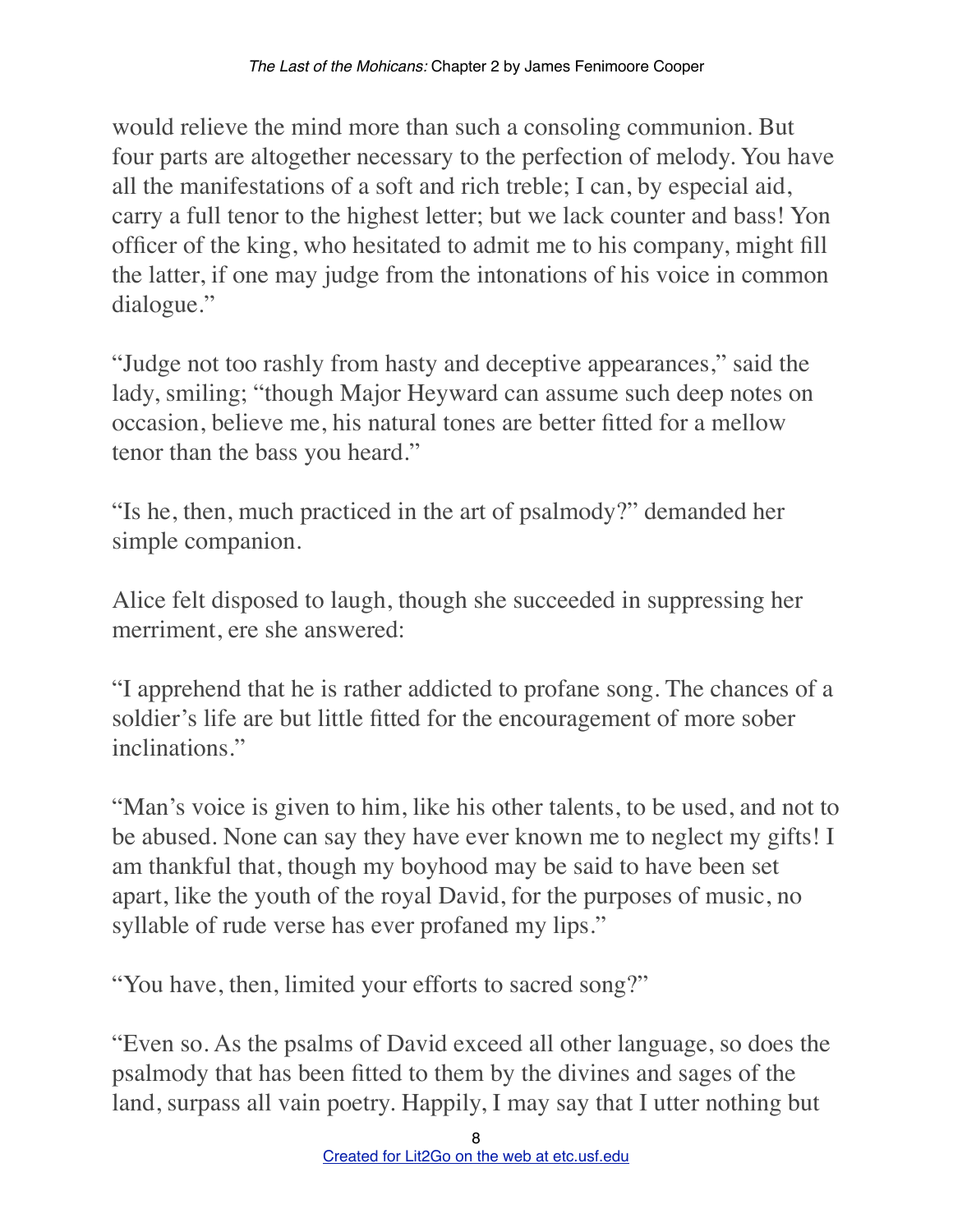the thoughts and the wishes of the King of Israel himself; for though the times may call for some slight changes, yet does this version which we use in the colonies of New England so much exceed all other versions, that, by its richness, its exactness, and its spiritual simplicity, it approacheth, as near as may be, to the great work of the inspired writer. I never abide in any place, sleeping or waking, without an example of this gifted work. 'Tis the six-and-twentieth edition, promulgated at Boston, Anno Domini 1744; and is entitled, 'The Psalms, Hymns, and Spiritual Songs of the Old and New Testaments; faithfully translated into English Metre, for the Use, Edification, and Comfort of the Saints, in Public and Private, especially in New England'."

During this eulogium on the rare production of his native poets, the stranger had drawn the book from his pocket, and fitting a pair of ironrimmed spectacles to his nose, opened the volume with a care and veneration suited to its sacred purposes. Then, without circumlocution or apology, first pronounced the word "Standish," and placing the unknown engine, already described, to his mouth, from which he drew a high, shrill sound, that was followed by an octave below, from his own voice, he commenced singing the following words, in full, sweet, and melodious tones, that set the music, the poetry, and even the uneasy motion of his ill-trained beast at defiance; "How good it is, O see, And how it pleaseth well, Together e'en in unity, For brethren so to dwell. It's like the choice ointment, From the head to the beard did go; Down Aaron's head, that downward went His garment's skirts unto."

The delivery of these skillful rhymes was accompanied, on the part of the stranger, by a regular rise and fall of his right hand, which terminated at the descent, by suffering the fingers to dwell a moment on the leaves of the little volume; and on the ascent, by such a flourish of the member as none but the initiated may ever hope to imitate. It would seem long practice had rendered this manual accompaniment necessary; for it did not cease until the preposition which the poet had selected for the close of his verse had been duly delivered like a word of two syllables.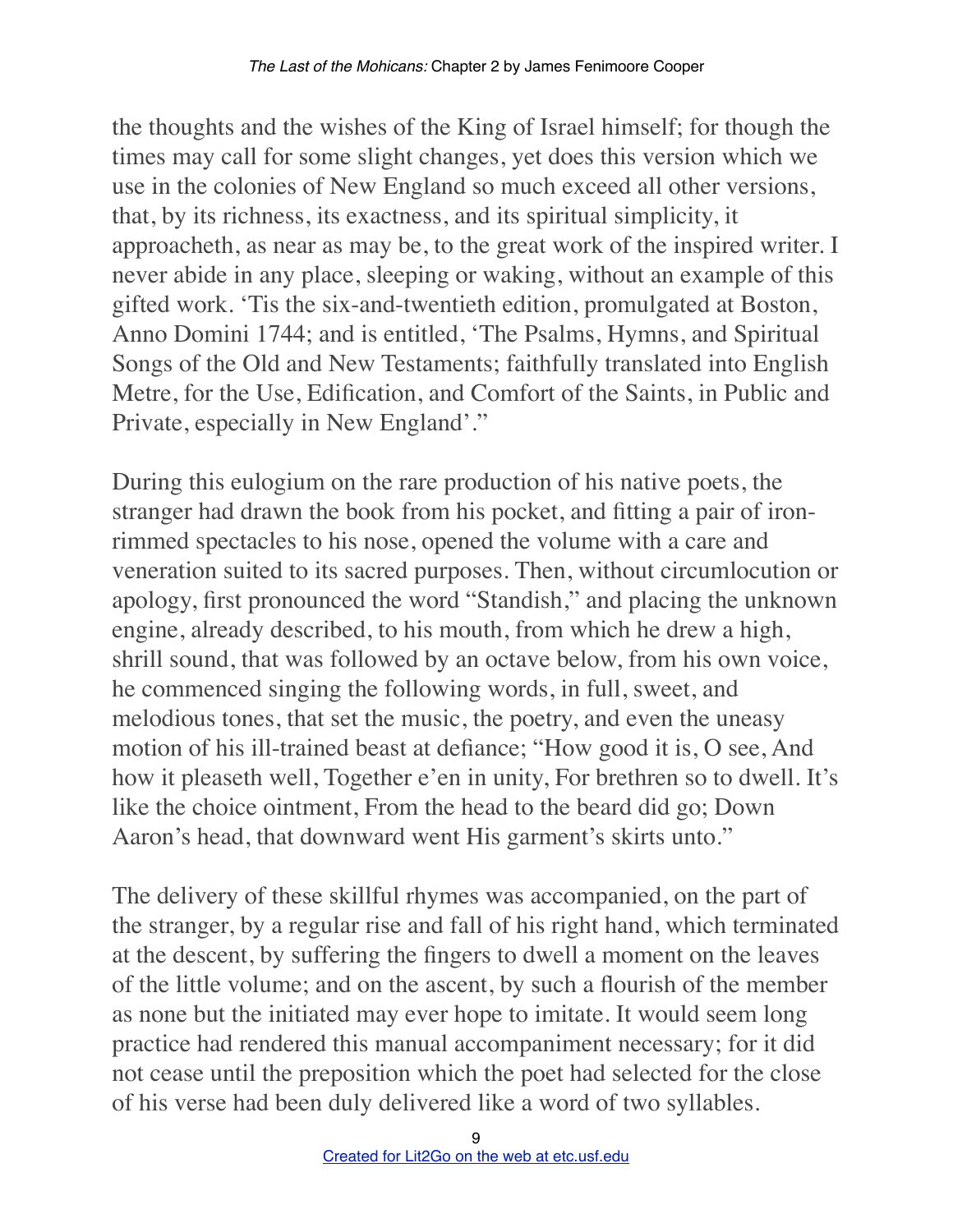Such an innovation on the silence and retirement of the forest could not fail to enlist the ears of those who journeyed at so short a distance in advance. The Indian muttered a few words in broken English to Heyward, who, in his turn, spoke to the stranger; at once interrupting, and, for the time, closing his musical efforts.

"Though we are not in danger, common prudence would teach us to journey through this wilderness in as quiet a manner as possible. You will then, pardon me, Alice, should I diminish your enjoyments, by requesting this gentleman to postpone his chant until a safer opportunity."

"You will diminish them, indeed," returned the arch girl; "for never did I hear a more unworthy conjunction of execution and language than that to which I have been listening; and I was far gone in a learned inquiry into the causes of such an unfitness between sound and sense, when you broke the charm of my musings by that bass of yours, Duncan!"

"I know not what you call my bass," said Heyward, piqued at her remark, "but I know that your safety, and that of Cora, is far dearer to me than could be any orchestra of Handel's music." He paused and turned his head quickly toward a thicket, and then bent his eyes suspiciously on their guide, who continued his steady pace, in undisturbed gravity. The young man smiled to himself, for he believed he had mistaken some shining berry of the woods for the glistening eyeballs of a prowling savage, and he rode forward, continuing the conversation which had been interrupted by the passing thought.

Major Heyward was mistaken only in suffering his youthful and generous pride to suppress his active watchfulness. The cavalcade had not long passed, before the branches of the bushes that formed the thicket were cautiously moved asunder, and a human visage, as fiercely wild as savage art and unbridled passions could make it, peered out on